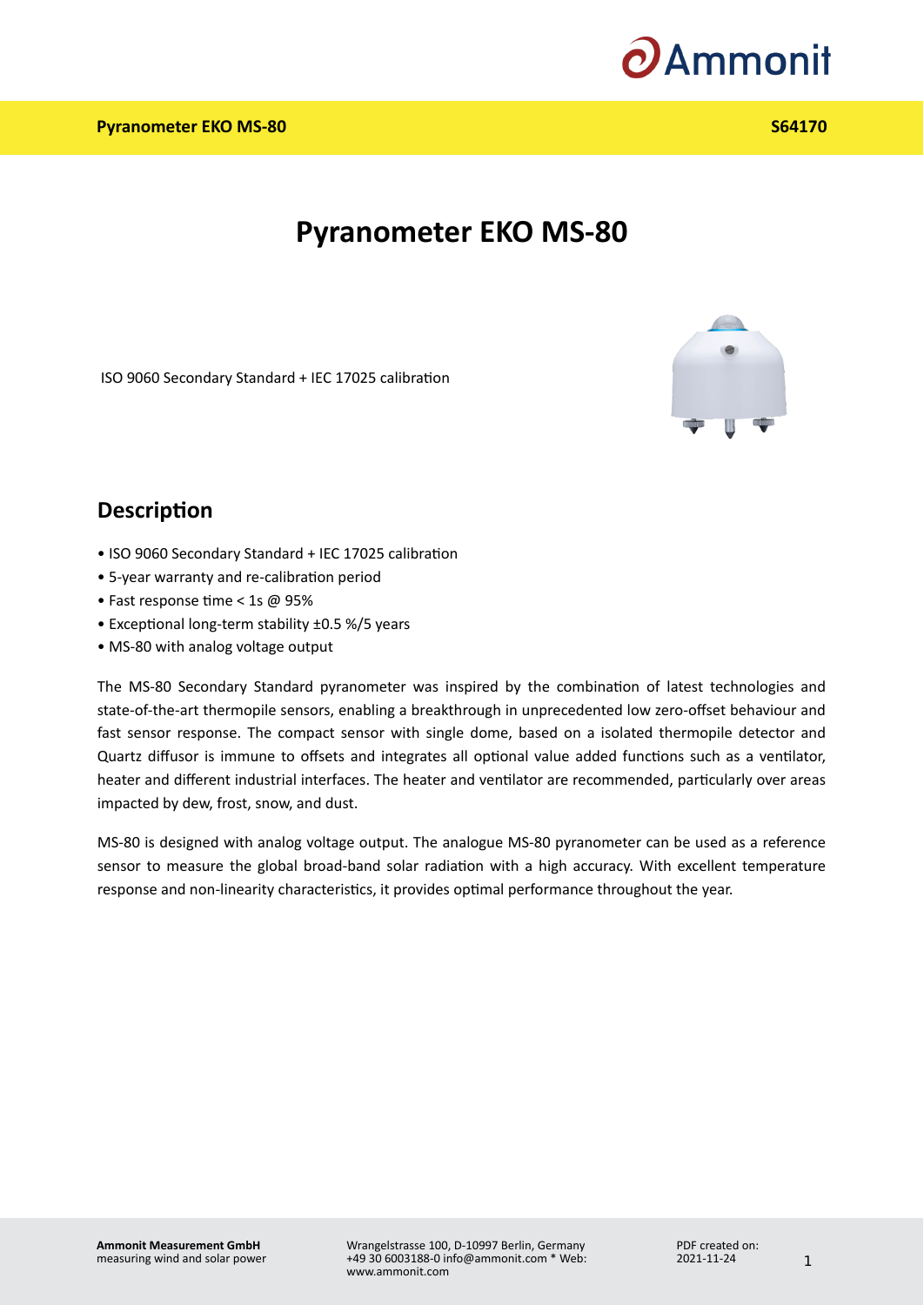

## **Specifications**

#### Specifications

|                                                                                   | Pyranometer MS-80                                  | Pyranometer MS-80A                            | Pyranometer MS-80M                          |
|-----------------------------------------------------------------------------------|----------------------------------------------------|-----------------------------------------------|---------------------------------------------|
| Order No.                                                                         | 564170                                             | 964150                                        | 564160                                      |
| Classification                                                                    | 50 9060<br>Secondary Standard                      | 150 9060<br>Secondary Standard                | 190.9060<br>Secondary Standard              |
| Output                                                                            | Voltage [mV]                                       | Ourrent [4  20 mA]                            | Modbus RTU                                  |
| Sensitivity                                                                       | $\sim$ 10 µV/W/m <sup>-2</sup>                     | $\sim 10 \text{ }\mu\text{V}/\text{W/m}^{-2}$ | $\sim 10 \,\mu{\rm W}/{\rm W}/{\rm m}^{-2}$ |
| Resolution                                                                        | a.                                                 | $0.5$ W/m <sup>2</sup>                        | $< 0.5$ W/m <sup>2</sup>                    |
| Wavelength range                                                                  | 285  3000 nm                                       |                                               |                                             |
| Max. operational irradiance                                                       | 4000 W/m <sup>2</sup>                              |                                               |                                             |
| Response time [95%]                                                               | $0.5 -$                                            | 0.15 <sub>8</sub>                             | $5 - 18$                                    |
| Response time (99%)                                                               | 518                                                | 528                                           | 518                                         |
| Zero offset<br>[a] thermal radiation [200 W/m2]<br>(b) temperature change (5k/hr) | $1$ W/m <sup>2</sup><br>$±1$ W/m <sup>2</sup>      |                                               |                                             |
| Non-linearity                                                                     | $+0.2%$                                            |                                               |                                             |
| Long-term stability                                                               | $\pm 0.5$ % / 5 years                              |                                               |                                             |
| Direction response                                                                | ± 10 W/m <sup>2</sup>                              |                                               |                                             |
| Temperature response [-20  +50°C]                                                 | 1.56                                               | 0.5%                                          | 0.5%                                        |
| Tilt response @ 1000 W/m <sup>2</sup>                                             | ± 0.2%                                             |                                               |                                             |
| Impedance                                                                         | approx. $45 \; \text{k}\Omega$                     |                                               | ÷                                           |
| Operating temperature                                                             | $-40+80°$                                          |                                               |                                             |
| Power supply                                                                      |                                                    | 12 24 V DO ± 10 %                             | 1224 VDO ± 10%                              |
| Power consumption                                                                 |                                                    | 0.080.75W                                     | < 1.25 W                                    |
| Cable length                                                                      | 10 <sub>m</sub>                                    |                                               |                                             |
| Weight                                                                            | $0.4$ kg                                           | $0.43$ kg                                     |                                             |
| Protection class                                                                  | IP67                                               |                                               |                                             |
| Warranty                                                                          | 5 years                                            |                                               |                                             |
| Manufacturer                                                                      | EKO Instruments                                    |                                               |                                             |
| Accessory                                                                         | Thies<br>Universal Amplifier<br>[Order-No. 505000] | M83572                                        | M83750                                      |
|                                                                                   | MV-01 ventilator / heater [Order-No. 564060]       |                                               |                                             |

Delivery includes IEO 17025 colibration certificate.